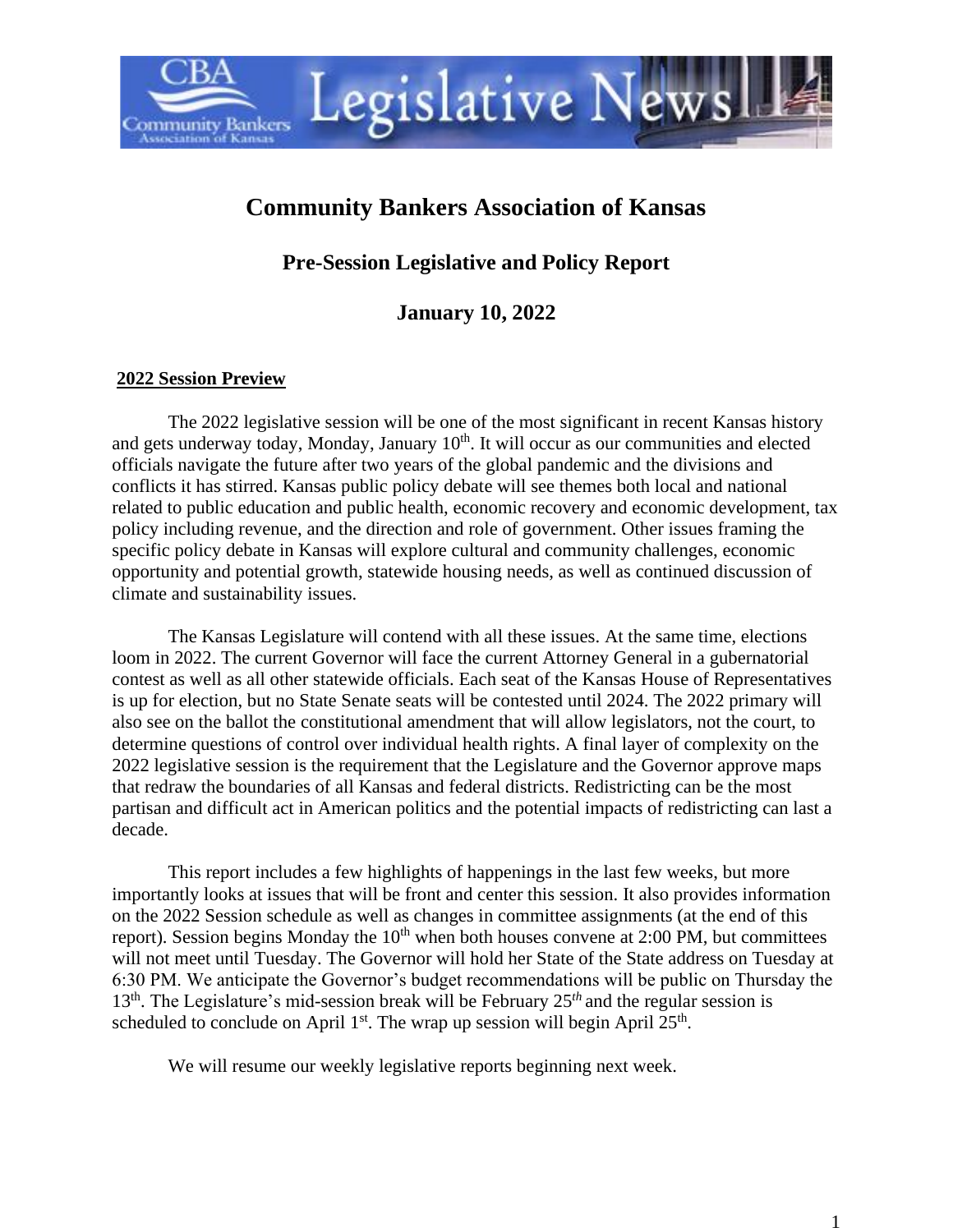# **Other Information**

# Governor Issues Disaster Declaration

- In response to the rise in COVID cases as a result of the Omicron variant, Governor Kelly issued a 15-day disaster declaration on January  $6<sup>th</sup>$ . The Legislature has the ability once Session begins to extend the declaration. The Governor also issued two executive orders expanding the ability of healthcare providers to respond to the crisis.
- More on the disaster declaration and emergency orders here: [https://governor.kansas.gov/governor-laura-kelly-issues-15-day-disaster-declaration-two](https://governor.kansas.gov/governor-laura-kelly-issues-15-day-disaster-declaration-two-executive-orders-to-aid-kansas-hospital-and-adult-care-home-capacity/)[executive-orders-to-aid-kansas-hospital-and-adult-care-home-capacity/](https://governor.kansas.gov/governor-laura-kelly-issues-15-day-disaster-declaration-two-executive-orders-to-aid-kansas-hospital-and-adult-care-home-capacity/)

#### "Axe the Food Sales Tax" Bill Drafts Released

- A couple of weeks ago, the Governor and Democratic legislative leadership announced House and Senate bill drafts for the elimination of the state's 6.5% sales tax on food.
- The State's revenue surplus is generating significant support for the proposed tax reduction that benefits particularly lower-income taxpayers.
- Despite the fairly broad support, the issue faces a long and complex path final passage.
- The bill draft can be viewed here: [https://governor.kansas.gov/wp](https://governor.kansas.gov/wp-content/uploads/2021/12/AxeTheFoodTax_SenateBill.pdf)[content/uploads/2021/12/AxeTheFoodTax\\_SenateBill.pdf](https://governor.kansas.gov/wp-content/uploads/2021/12/AxeTheFoodTax_SenateBill.pdf)

# Governor's Tax Rebate Proposal

- On December  $22<sup>nd</sup>$ , Governor Kelly announced a proposal for a one-time \$250 tax rebate in the form of a non-taxable direct payment to all Kansans (married and filing jointly are eligible for a \$500 direct payment).
- More on the proposal here: [https://governor.kansas.gov/governor-laura-kelly-announces](https://governor.kansas.gov/governor-laura-kelly-announces-proposal-to-provide-250-tax-rebate-to-kansas-resident-taxpayers/)[proposal-to-provide-250-tax-rebate-to-kansas-resident-taxpayers/](https://governor.kansas.gov/governor-laura-kelly-announces-proposal-to-provide-250-tax-rebate-to-kansas-resident-taxpayers/)
- The Governor cited the state's current budget surplus as grounds for the rebate, which requires Legislative approval. It is uncertain if the Legislature will support both this rebate, as well as the Governor's plan to reduce the food sales tax. While state revenues are certainly the highest, they have been in recent years, it is unlikely the Legislature will grant the Governor's wishes for both initiatives, and the announcement of her rebate proposal may complicate the process for passing the food sales tax elimination.

#### December Tax Collections

- December tax collections, as in all previous months in 2021, exceeded estimates by \$64.5 million, for a tax collection totaling \$890.3 million. The December 2021 amount surpassed December 2020's collections by \$120 million.
- The breakdown of December's SGF receipts can be viewed here: [https://governor.kansas.gov/wp](https://governor.kansas.gov/wp-content/uploads/2022/01/06_December_Revenue_FY2022_01-03-2022_Final.pdf)[content/uploads/2022/01/06\\_December\\_Revenue\\_FY2022\\_01-03-2022\\_Final.pdf](https://governor.kansas.gov/wp-content/uploads/2022/01/06_December_Revenue_FY2022_01-03-2022_Final.pdf)

# Latest SPARK Task Force Actions

- In late December, the SPARK task force voted 5-2 to expend \$154 million for various projects, including for economic development, educational grants for at-risk students, and high-speed internet for school districts.
- The breakdown of the allocation is as follows:
	- o \$100 million for building improvements for economic development,
	- o \$50 million for \$1,000 direct grants to families with at-risk children who experienced learning loss during the pandemic, and
	- o \$4 million for school districts to match funds for a Federal Communications Commission program providing access to high-speed internet service.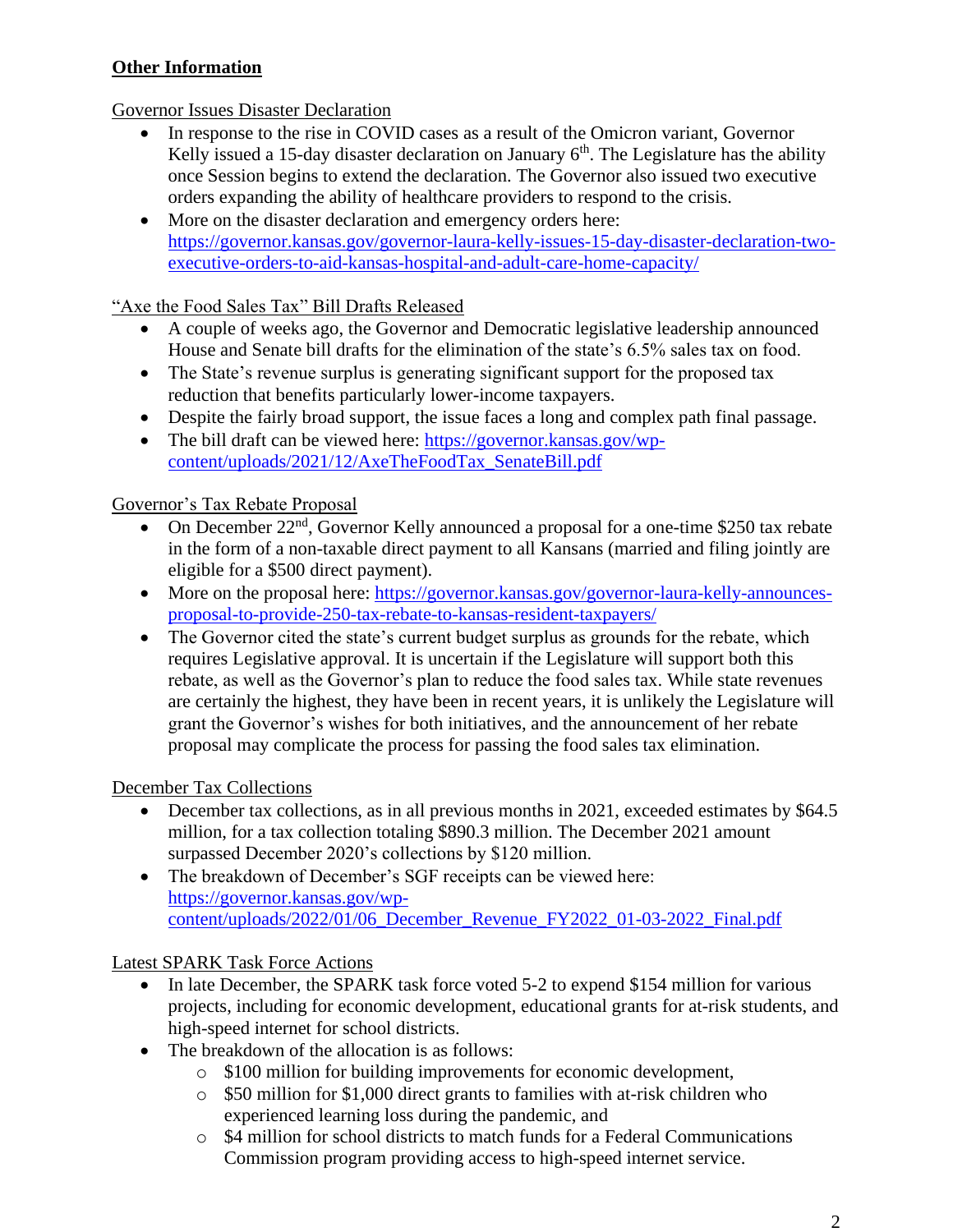- Proposals approved by the SPARK committee thus far total \$256 million of the \$1.6 billion in total federal funds received by the state. (As a reminder, \$500 million of that has also been allocated for the unemployment trust fund).
- We anticipate the allocation of federal funds will be a major point of debate this session, particularly situated in the context of conversations and proposals to instead use excess funds to pay down state debt.

#### **2022 Financial Institutions-Related Issues**

With the 2021 resolution of the privilege tax issue, there are few large-scale issues directly impacting financial institutions on the horizon for the 2022 Session. Broadly speaking, we will be monitoring two separate issues that may have an impact on the banking industry. Those include the introduction of TEFFIs into Kansas, as well as potential tax policy changes, ranging from property tax to income tax changes.

Interim committee reports from the Joint TEFFI Committee, Special Committee on Taxation, and the Governor's Council on Tax Reform should become available in the coming days and weeks.

# Latest on TEFFI in Kansas

• On January 3rd, the OSBC issued a charter to the Beneficient Company (Ben). Ben can now begin conducting its business in alternative asset investments in Kansas. More on that here: [https://www.bakersfield.com/ap/news/the-beneficient-company-group](https://www.bakersfield.com/ap/news/the-beneficient-company-group-receives-charter-from-kansas-state-banking-commissioner/article_6739bd7f-35b0-5cab-aea4-dc669f317036.html)[receives-charter-from-kansas-state-banking-commissioner/article\\_6739bd7f-35b0-5cab](https://www.bakersfield.com/ap/news/the-beneficient-company-group-receives-charter-from-kansas-state-banking-commissioner/article_6739bd7f-35b0-5cab-aea4-dc669f317036.html)[aea4-dc669f317036.html](https://www.bakersfield.com/ap/news/the-beneficient-company-group-receives-charter-from-kansas-state-banking-commissioner/article_6739bd7f-35b0-5cab-aea4-dc669f317036.html)

# Property Tax Issues

- Property tax policies will be heavily debated during the 2022 Session, including issues ranging from property valuation and appraisal; changes to 2021 SB 13 property tax notification requirements; "government competition," and the 20-mill statewide levy for schools.
- The much-anticipated Legislative Post Audit (LPA) interim study on "government" competition" will be released next Wednesday, January 12<sup>th</sup>. The audit's purpose was to examine potential instances where government or non-profit entities are considered to have an unfair advantage over for-profit businesses and stemmed from last year's heated debate over property tax exemptions for health clubs (an issue we expect to remain alive and well in 2022).
- Proposals to change county appraisers from an appointed position to an elected position will likely resurface this session.

# Governor's Commission on Racial Equity & Justice (CREJ)

- The CREJ recently released its report to the 2022 Legislature, largely focused on social determinants of health.
- The Commission made one recommendation related to two bills from 2021, HB 2189 and SB 218. These bills would provide for restrictions, lender reporting, and other requirements for alternative small installment loans made under the UCCC. They contain changes to the state's lending law that would cap open-end credit finance charges at 36%, limit fees on such loans, and add disclosure requirements to make the cost of loans more transparent. The Commission recommended the Legislature consider model legislation from Colorado that limits maximum interest rates.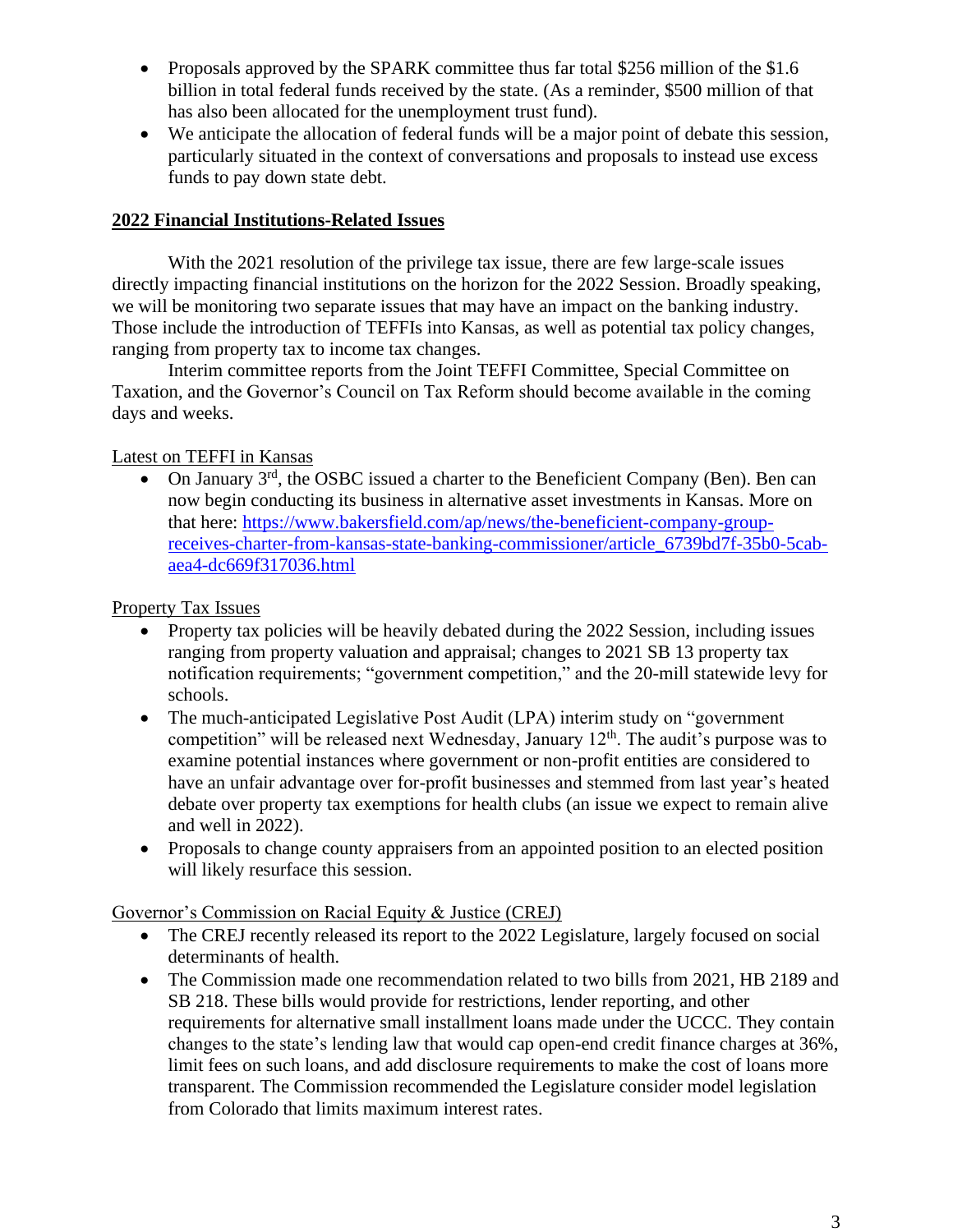• The CREJ's full report can be found here, and the recommendations related to wages and lending practices can be found on pages 36-37: [https://governor.kansas.gov/wp](https://governor.kansas.gov/wp-content/uploads/2021/12/CREJ-Report-December-2021_FINAL.pdf)[content/uploads/2021/12/CREJ-Report-December-2021\\_FINAL.pdf](https://governor.kansas.gov/wp-content/uploads/2021/12/CREJ-Report-December-2021_FINAL.pdf)

#### **Upcoming Activities**

*Monday, January 10th.* First Day of 2022 Session.

*Tuesday, January 11th.* Governor's State of the State Address, 6:30 PM.

*Wednesday, January 12th .*

Joint Senate Ways & Means and House Appropriations Meeting. 9:00 AM.

- Overview of Fall 2021 Consensus Revenue Estimates
- Briefing on the Governor's Budget Report.

#### **Wrap Up**

Let us know if you have any questions.

Shawn P. Mitchell, President Stuart J. Little, Ph.D. **Community Bankers Association of KS** Little Government Relations, LLC 5897 SW 29<sup>th</sup> Street 800 SW Jackson, Ste. 1100 Topeka, KS 66614 Topeka, Kansas 66612 785-271-1404 Office 785-235-8187 Office [shawn@cbak.com](mailto:shawn@cbak.com) [stuartjlittle@mac.com](mailto:stuartjlittle@mac.com) [www.cbak.com](http://www.cbak.com/) [www.lgrkansas.com](http://www.lgrkansas.com/)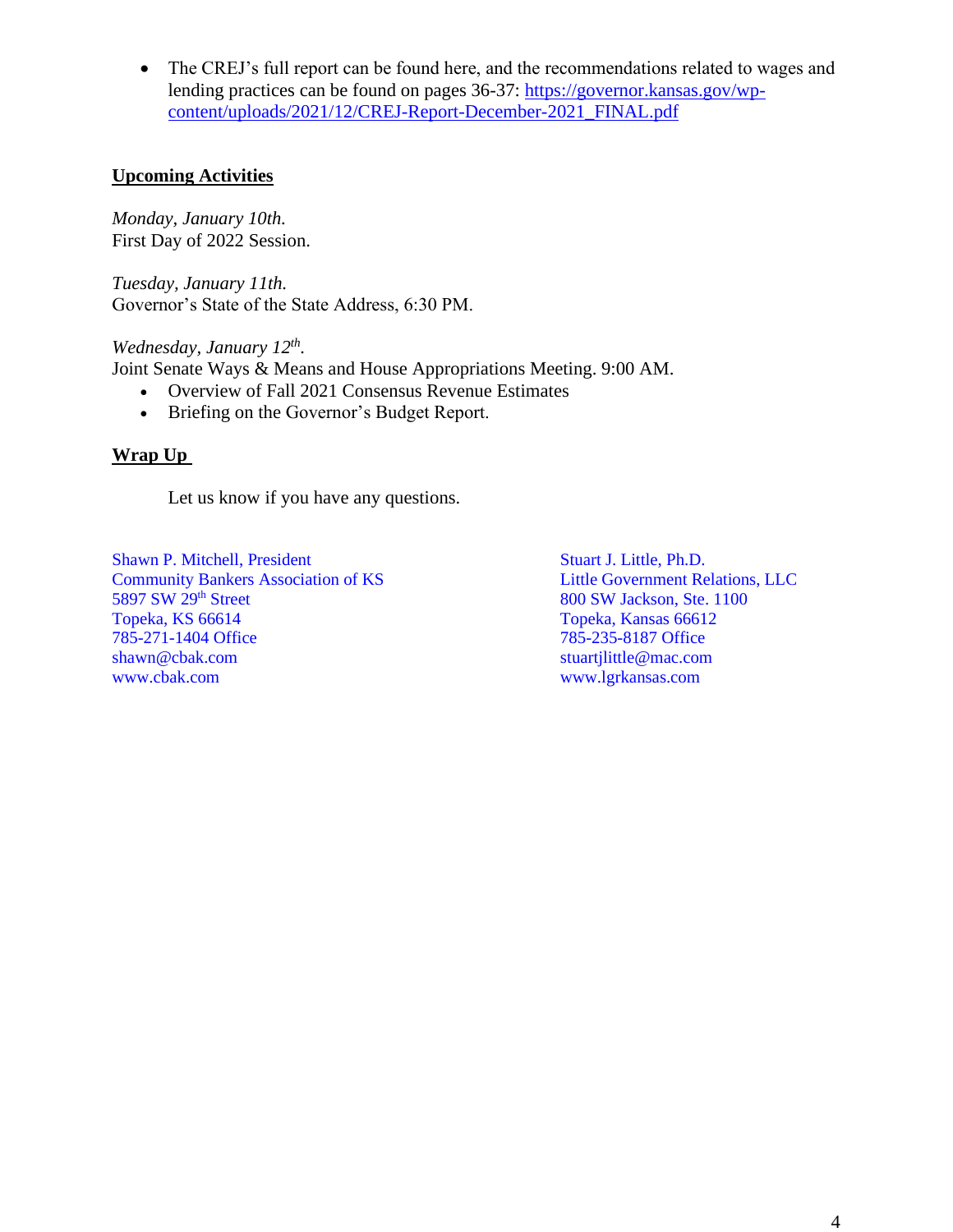#### **2022 Session Important Dates**

- January  $10^{th}$ : Opening day.
- February 9<sup>th</sup>: Last day for individual-sponsored bill introductions.
- February  $11^{th}$ : Last day for non-exempt committee-sponsored bill introductions.
- February  $21^{st}$ : Last day for committees to meet prior to Turnaround (i.e., midpoint of Session).
- February 24<sup>th</sup>: Turnaround Day—Last day for non-exempt bills to leave house of origin.
- March 18<sup>th</sup>: Last day for non-exempt committees to meet to consider bills.
- April  $1^{st}$ : First Adjournment.
- April  $2<sup>nd</sup> 24<sup>th</sup>$ : Spring Break. Legislature does not meet.
- April  $25<sup>th</sup>$ : Veto Session begins.
- May  $10^{th}$ :  $90^{th}$  Day of Session.

#### Committee Membership Changes

Some committee assignments have changed prior to the 2022 session, and they are noted here.

- House Republican Committee Changes:
	- o **Election**s Rep. **Emil Bergquist**, R-Park City, is new chair, **Jesse Borjon**, R-Topeka, vice chair. Current chair Rep. **Blake Carpenter**, R-Derby, is leaving the House for the 2022 session for military duty.
	- o **Federal & State Affairs** Rep. **Adam Thomas**, R-Olathe, is appointed to the committee.
	- o **Water** Reps. **Cyndi Howerton**, R-Wichita, and **Trevor Jacobs**, R-Fort Scott, are appointed to the committee.
	- o **Energy, Utilities and Telecommunications** Rep. **Blaine Finch**, R-Ottawa, is new committee chair.
	- o **Local Government** Rep. **Bill Clifford**, R-Garden City, is appointed to the committee.
	- o **Veterans** Rep. **Bill Clifford**, R-Garden City, is appointed to the committee.
	- o **Ag/Natural Resources Budget** Rep. **Adam Smith,** R-Weskan, is appointed to the committee.
	- o **Corrections/Juvenile Justice** Rep. **Stephen Owens**, R-Hesston, is chair after the death of Rep. **Russ Jennings**, R-Lakin. Rep. **Eric Smith**, R-Burlington, is named vice chair. Rep. **Cyndi Howerton**, R-Wichita, is assigned to the committee.
	- o **Health and Human Services** Rep. **Bill Clifford**, R-Garden City, is assigned to the committee.
	- o **Judiciary** Rep. **Susan Concannon**, R-Beloit, is assigned to the committee.
	- o **Social Services Budget** Reps. **Bill Clifford**, R-Garden City, and **Cyndi Howerton**, R-Wichita, are assigned to the committee.
- Senate Republican Committee Changes:
	- o **Federal & State Affairs** -- Sen. **Rob Olson**, R-Olathe, is chair, replacing Sen. **Larry Alley**, R-Winfield, who has become Senate Majority Leader. Sen. **Alicia Straub**, R-Ellinwood, has been appointed to the committee.
	- o **Agriculture & Natural Resources** Sen. **Ron Ryckman Sr.**, R-Meade, been appointed to the panel to replace Sen. Alley.
	- o **Assessment & Taxation** Sen. **Virgil Peck**, R-Havana, has been appointed vice chair to replace Sen. **Larry Alley**, and Sen. **Gene Suellentrop**, R-Wichita, has been appointed to the committee.
	- o **Financial Institutions & Insurance** Sen. **Rick Kloos**, R-Berryton, has been appointed to the committee.